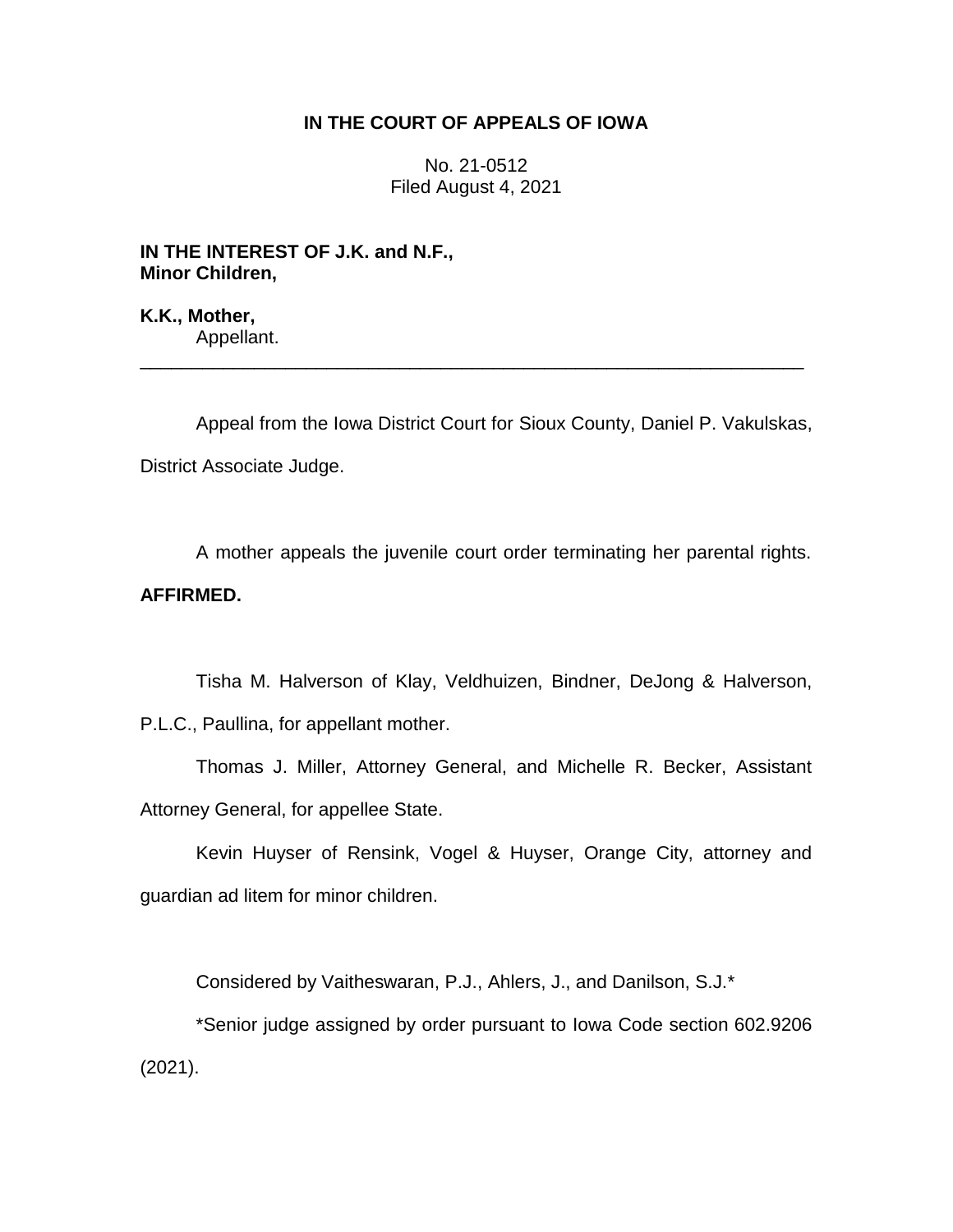#### **DANILSON, Senior Judge.**

 $\overline{a}$ 

A mother appeals the juvenile court order terminating her parental rights. We find clear and convincing evidence supports the statutory grounds for termination of the mother's parental rights, termination is in the children's best interests, and none of the exceptions to termination should be applied. We also find the mother did not timely request additional services and an extension of time is not warranted under the facts of this case. We affirm the decision terminating the mother's parental rights.

#### **I. Background Facts & Proceedings**

K.K. is the mother of N.F., born in 2014, and J.K., born in 2017.<sup>1</sup> The lowa Department of Human Services (DHS) became involved with the family due to reports the mother was using methamphetamine while caring for the children. The mother tested positive for methamphetamine twice in March 2019. She voluntarily placed the children with maternal relatives.

On November 18, 2019, the children were adjudicated to be in need of assistance (CINA) under Iowa Code section 232.2(6)(b), (c)(2), and (n) (2019). The adjudication order formally removed the children from the mother's care. The mother attended a series of substance-abuse treatment programs. She admitted that she relapsed into drug use in March 2020. In May, she was hospitalized for an anxiety attack.

The mother was arrested in June 2020 for unauthorized use of credit cards, along with her paramour, B.W.E. She pled guilty to credit card fraud. A South

 $1$  The father of N.F. is A.F. The father of J.K. is unknown. The fathers' rights were terminated, and they have not appealed.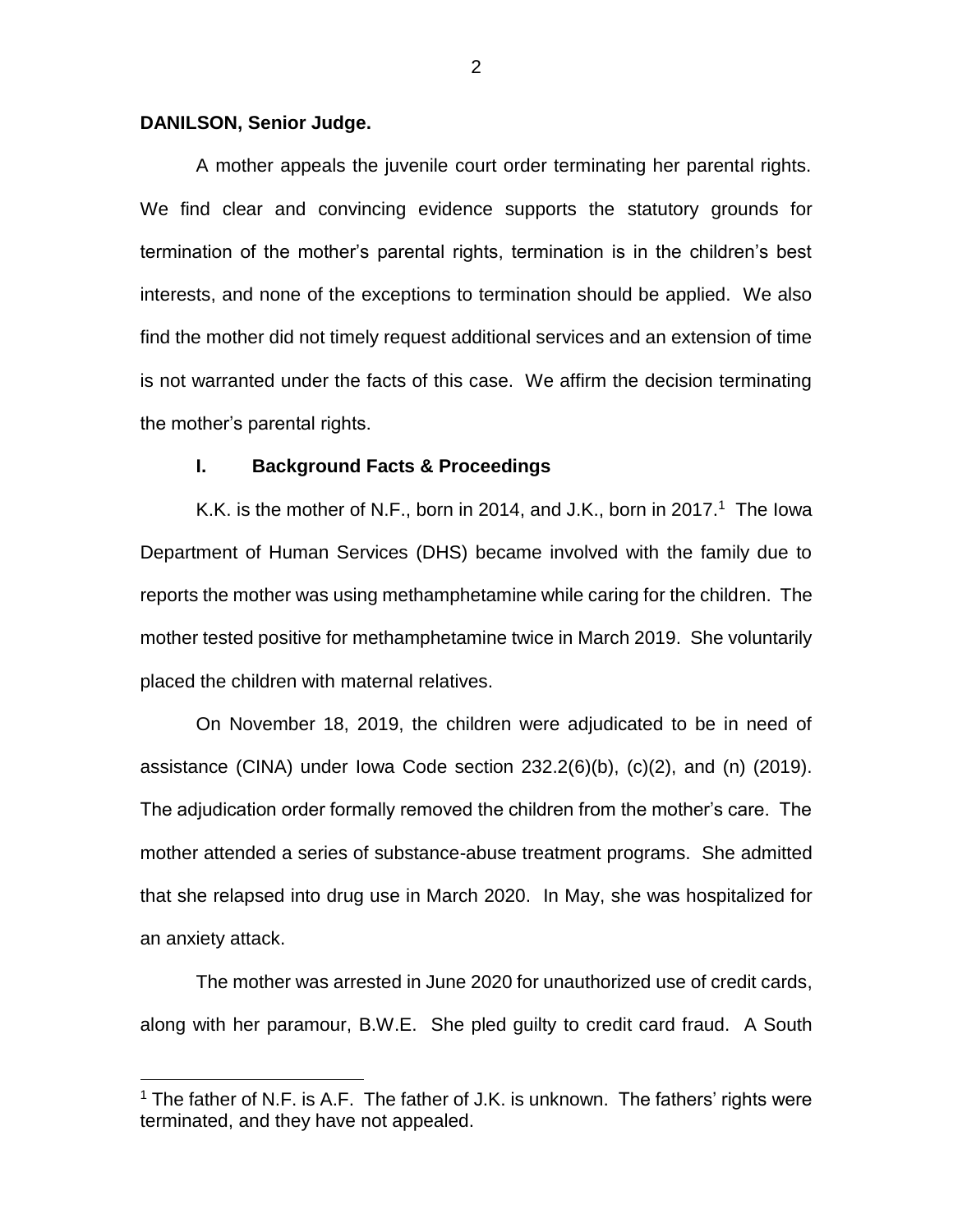Dakota court found the mother violated her probation there, and she was sentenced to prison. She remained there until October 2020, when she was placed on parole. The mother did not see the children in person for a year and had only limited contact with them while she was attending substance-abuse treatment programs or was incarcerated.

On November 17, the State filed a petition seeking termination of the mother's parental rights. The termination hearing was held on March 24, 2021. The mother testified she had given birth in January and this child remained in her care. She stated that she was employed and was moving to a new home. She testified that she wanted to be a parent to the children but it would not be ideal for them to go home with her that day. She stated she was no longer in a relationship with B.W.E., but she maintained contact with him while he was incarcerated on federal charges.

The juvenile court terminated the mother's parental rights under section 232.116(1)(d), (e), (i), and (*l*) (2020) (both children); (f) for N.F.; and (h) for J.K. The court concluded termination of the mother's parental rights was in the children's best interests. The court also concluded none of the exceptions found in section 232.116(3) should be applied in this case. The court found the State had engaged in reasonable efforts to reunite the mother with the children. Finally, the court denied the mother's request for a six-month extension to work on reunification. The mother appeals the decision of the juvenile court.

### **II. Standard of Review**

Our review of termination proceedings is de novo. *In re A.B*., 815 N.W.2d 764, 773 (Iowa 2012). The State must prove its allegations for termination by clear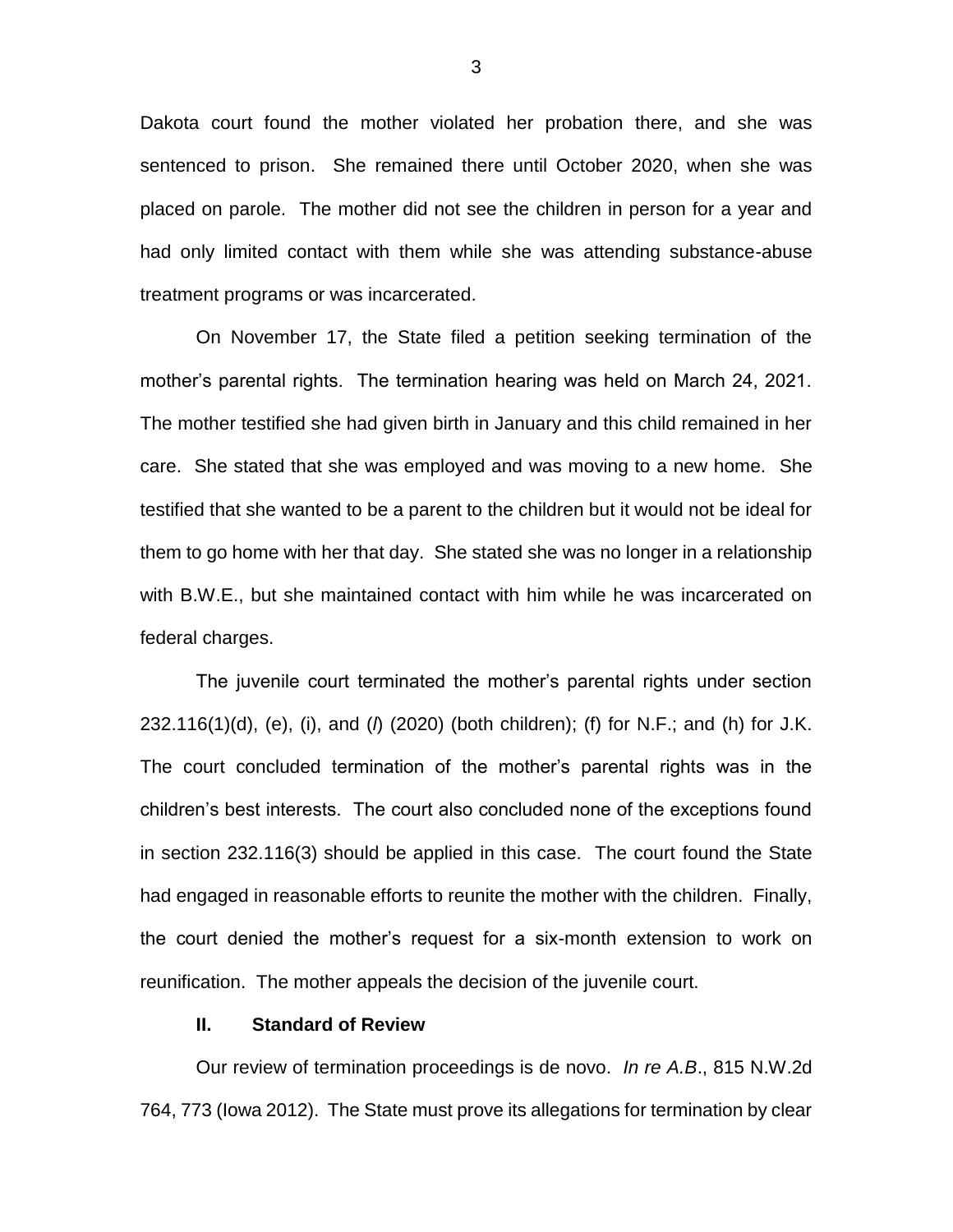and convincing evidence. *In re C.B*., 611 N.W.2d 489, 492 (Iowa 2000). "'Clear and convincing evidence' means there are no serious or substantial doubts as to the correctness [of] conclusions of law drawn from the evidence." *Id.* Our primary concern is the best interests of the children. *In re J.S*., 846 N.W.2d 36, 40 (Iowa 2014).

# **III. Sufficiency of the Evidence**

 $\overline{a}$ 

The mother contends there is not sufficient evidence in the record to support termination of her parental rights. "We will uphold an order terminating parental rights where there is clear and convincing evidence of the statutory grounds for termination." *In re T.S*., 868 N.W.2d 425, 434 (Iowa Ct. App. 2015). "When the juvenile court orders termination of parental rights on more than one statutory ground, we need only find grounds to terminate on one of the sections to affirm." *Id.* at 435. We will address the termination of the mother's parental rights under section 232.116(1)(f)<sup>2</sup> for N.F. and (h)<sup>3</sup> for J.K.

<sup>3</sup> Section 232.116(1)(h) authorizes termination when the court finds:

<sup>&</sup>lt;sup>2</sup> Section 232.116(1)(f) provides for termination of parental rights based on findings:

<sup>(1)</sup> The child is four years of age or older.

<sup>(2)</sup> The child has been adjudicated a [CINA] pursuant to section 232.96.

<sup>(3)</sup> The child has been removed from the physical custody of the child's parents for at least twelve of the last eighteen months, or for the last twelve consecutive months and any trial period at home has been less than thirty days.

<sup>(4)</sup> There is clear and convincing evidence that at the present time the child cannot be returned to the custody of the child's parents as provided in section 232.102.

<sup>(1)</sup> The child is three years of age or younger.

<sup>(2)</sup> The child has been adjudicated a [CINA] pursuant to section 232.96.

<sup>(3)</sup> The child has been removed from the physical custody of the child's parents for at least six months of the last twelve months,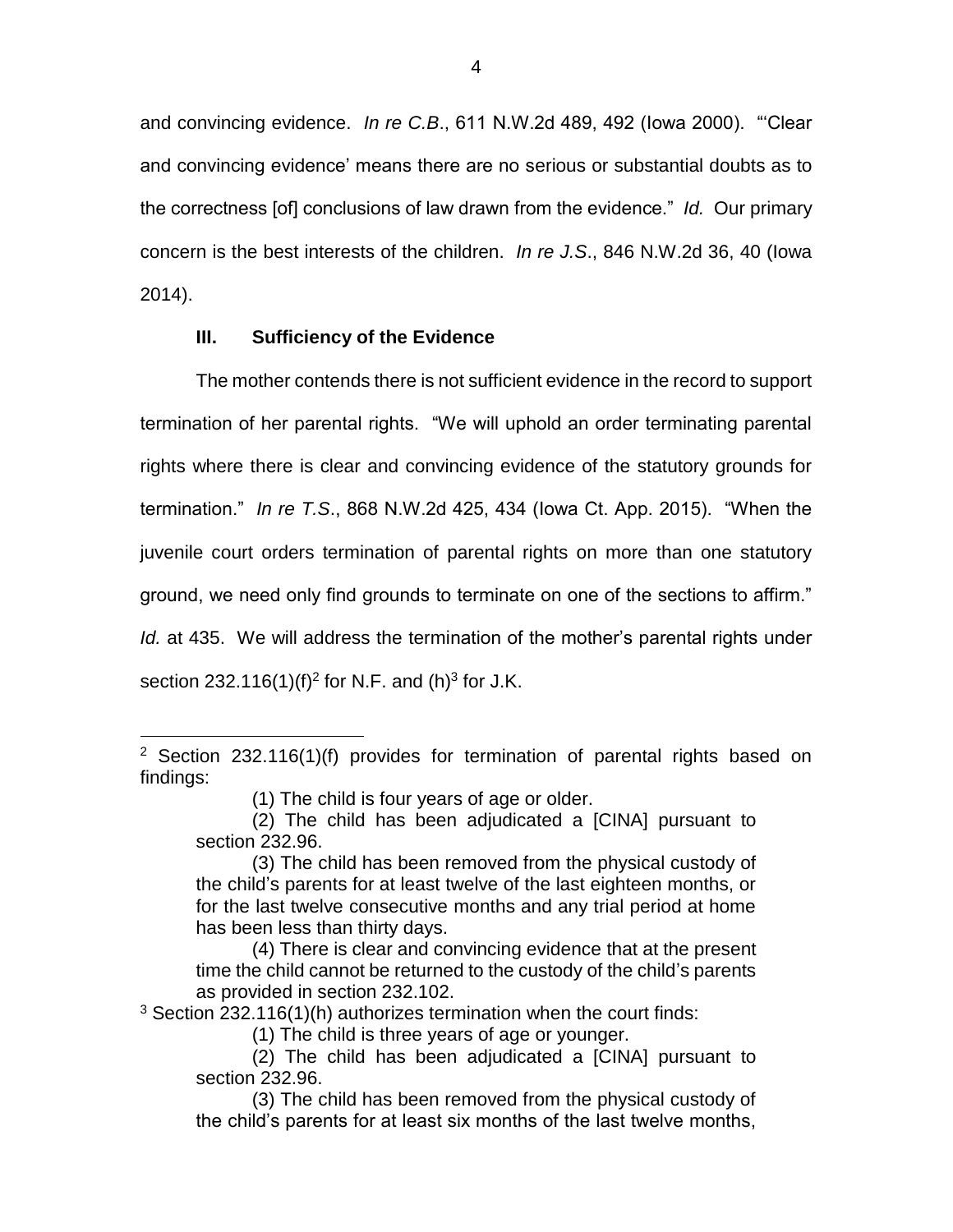The mother disputes only the last factor in each subsection—the finding that the children cannot be returned to her care at the present time. We consider whether the child could be safely returned to the parent's care at the time of the termination hearing. *In re D.W*., 791 N.W.2d 703, 707 (Iowa 2010).

The mother testified:

 $\overline{a}$ 

And I do feel like that I am at a place in my life, not—not to say that today it would be ideal for them to come home to me today, but I do feel as though I am at a place in my life where I can be a parent to [N.F.] and [J.K.] and [new infant].

The mother's testimony shows she was not ready to have the children placed in her care at the time of the hearing. *See id.* The mother had not seen the children in person for a year. The mother had only limited contact with the children during that time period.

At the time of the termination hearing, the mother was still addressing her substance-abuse, mental-health, and criminal problems and was not in a position to safely care for the children. Furthermore, there were questions about her relationship with B.W.E. The mother blamed him for the charge of unauthorized use of credit cards, stating he was the one who falsely used a credit card. The mother also testified that he was a drug dealer. Despite these problems, she stayed in contact with him while he was held on federal charges.<sup>4</sup> We determine

or for the last six consecutive months and any trial period at home has been less than thirty days.

<sup>(4)</sup> There is clear and convincing evidence that the child cannot be returned to the custody of the child's parents as provided in section 232.102 at the present time.

<sup>&</sup>lt;sup>4</sup> The mother testified B.W.E. could be the father of her youngest child.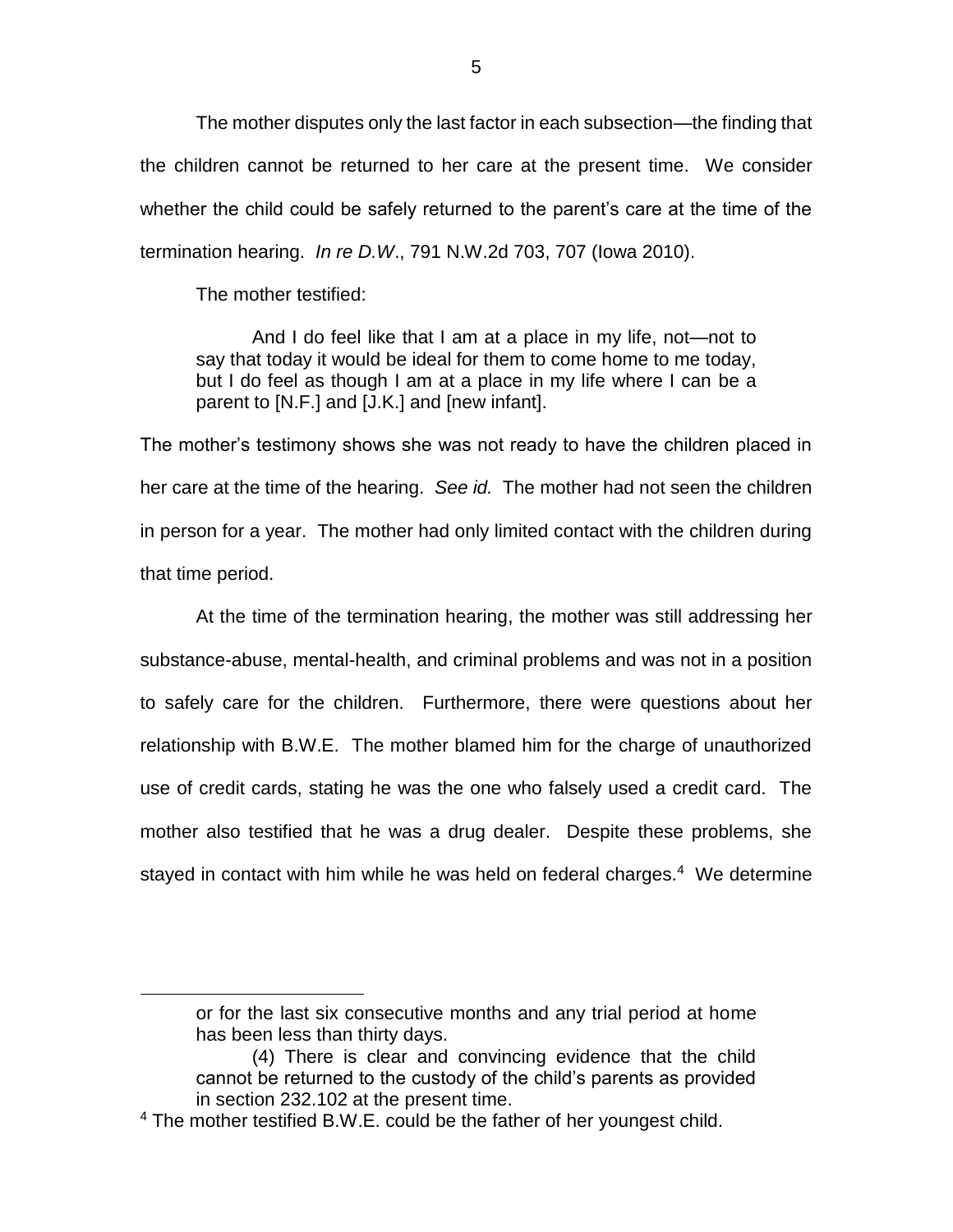the juvenile court properly found the elements of section 232.116(1)(f) and (h) had been met.

## **IV. Best Interests**

The mother claims termination of her parental rights is not in the children's best interests. She asserts she has addressed the concerns that led to the CINA adjudication. In considering children's best interests, we give "primary consideration to the child[ren]'s safety, to the best placement for furthering the long-term nurturing and growth of the child[ren], and to the physical, mental, and emotional needs of the child[ren] under section 232.116(2)." *In re P.L*., 778 N.W.2d 33, 41 (Iowa 2010). "It is well-settled law that we cannot deprive a child of permanency after the State has proved a ground for termination under section 232.116(1) by hoping someday a parent will learn to be a parent and be able to provide a stable home for the child." *Id.*

As noted, the mother was still addressing her substance-abuse, mentalhealth, and criminal problems. The mother had not seen the children since early 2020. She demonstrated little compliance with services until after she was released from prison in October 2020. The mother's choices and lack of engagement with services show she did not make the children a priority in her life. The juvenile court found the children were in a safe and stable home with maternal relatives who are interested in adopting the children. We conclude it is in the children's best interests to terminate the mother's parental rights.

# **V. Exceptions**

The mother asserts that the juvenile court should have decided to not terminate her parental rights because the termination will be detrimental to the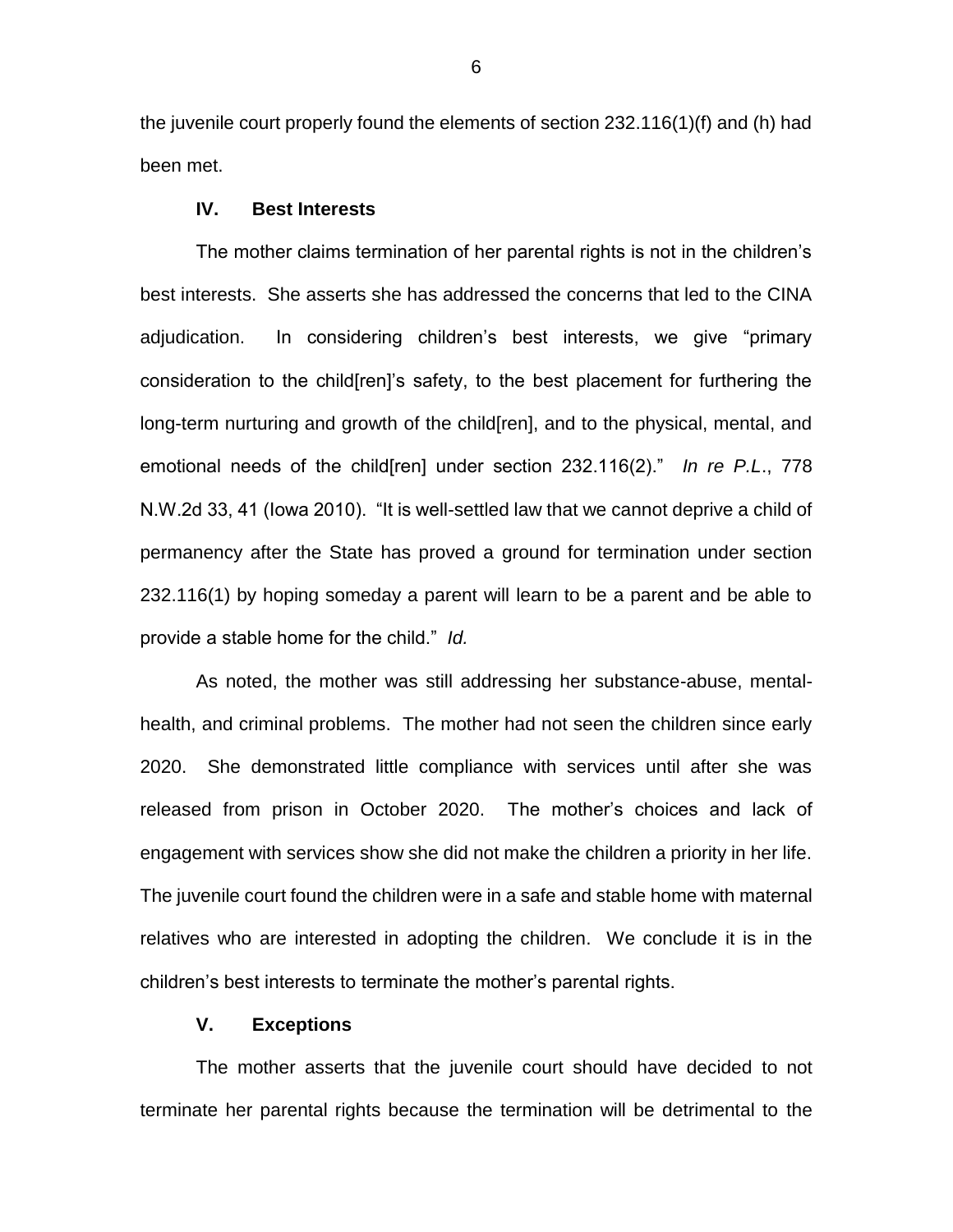children based on the closeness of their relationship with the mother. A court may decide to not terminate a parent's rights when "[t]here is clear and convincing evidence that the termination would be detrimental to the child at the time due to the closeness of the parent-child relationship." Iowa Code § 232.116(3)(c).

"The factors weighing against termination in section 232.116(3) are permissive, not mandatory." *In re A.R*., 932 N.W.2d 588, 591 (Iowa Ct. App. 2019) (quoting *In re D.S.*, 806 N.W.2d 458, 474–75 (Iowa Ct. App. 2011)). "The court may exercise its discretion in deciding whether to apply the factors in section 232.116(3) to save the parent-child relationship based on the unique circumstances of each case and the best interests of the children." *Id.* (citing *In re A.M*., 843 N.W.2d 100, 113 (Iowa 2014)).

The juvenile court found, "There is no credible evidence presented that termination would be detrimental to the children due to the closeness of their relationship with their mother." As noted, the children had not seen the mother in person for one year. The children are safe and secure in their present placement. We find the juvenile court properly declined to apply the exception to termination found in section 232.116(3)(c).

## **VI. Reasonable Efforts**

The mother contends the State did not engage in reasonable efforts to reunite her with the children. She asserts that DHS should have done more to provide her with visitation with the children.

"Reasonable efforts to reunite parent and child are required prior to termination of parental rights." *In re M.B*., 553 N.W.2d 343, 345 (Iowa Ct. App. 1996). "The reasonable efforts concept would broadly include a visitation

7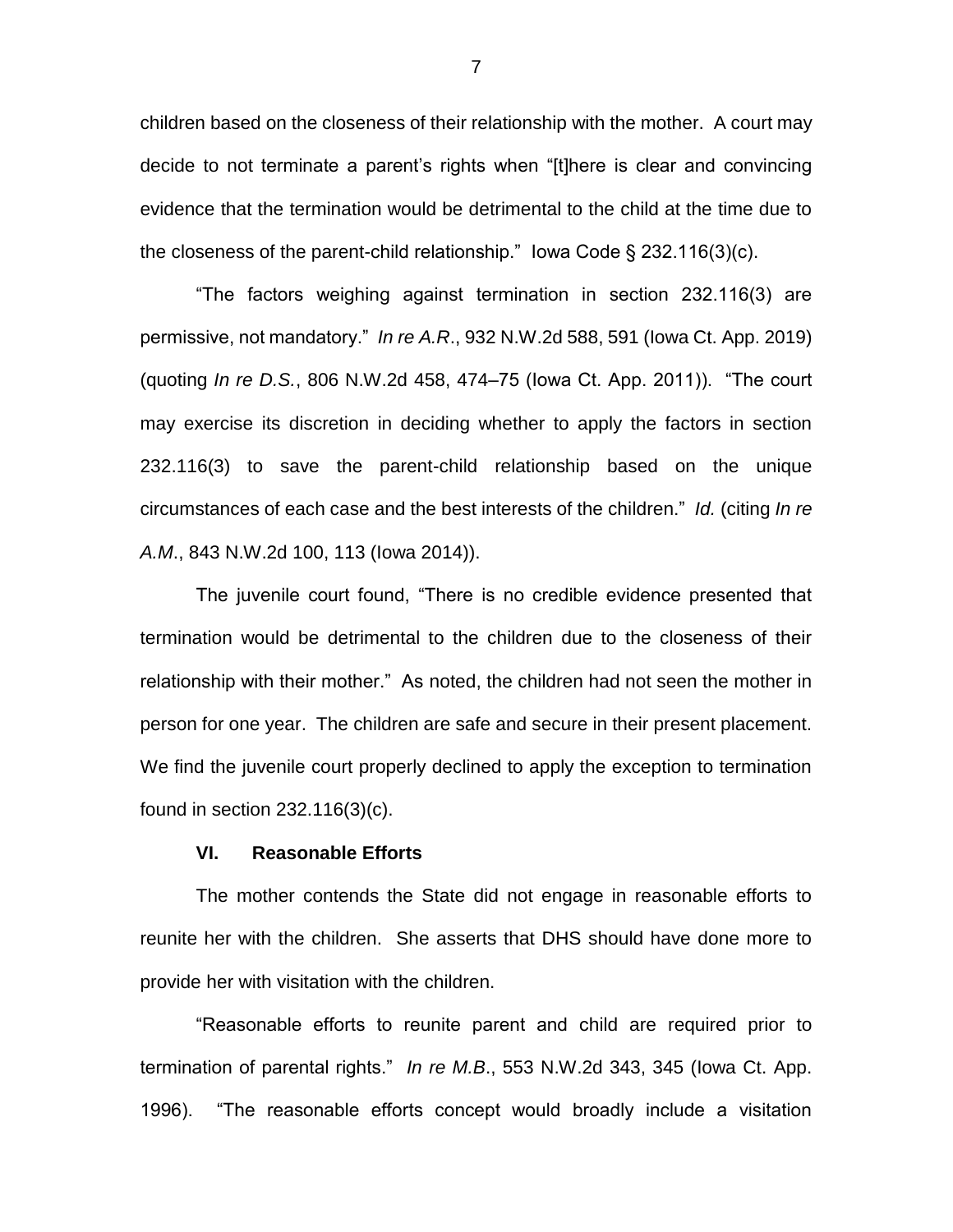arrangement designed to facilitate reunification while protecting the child from the harm responsible for the removal." *Id.* A determination of whether services offered are reasonable depends upon the circumstances of the case. *In re S.J*., 620 N.W.2d 522, 525 (Iowa 2000).

It is a "parent's responsibility to demand services if they are not offered prior to the termination hearing." *In re H.L.B.R*., 567 N.W.2d 675, 679 (Iowa Ct. App. 1997). "Where a parent 'fails to request other services at the proper time, the parent waives the issue and may not later challenge it at the termination proceeding.'" *T.S*., 868 N.W.2d at 442 (quoting *In re C.H.*, 652 N.W.2d 144, 148 (Iowa 2002)).

The juvenile court found the mother had not demanded any additional services beyond those provided by DHS. We find the mother has waived this issue. *See C.H.*, 652 N.W.2d at 148. Even if the issue had not been waived, we find the services provided by the State were reasonable. The mother did little to participate in services before she was sent to prison in South Dakota. Upon the mother's release, DHS worked with professionals to determine an appropriate way to integrate her into the children's lives, considering the length of time she was not present in the children's lives. The juvenile court properly denied the mother's complaints about a lack of reasonable efforts.

#### **VII. Extension of Time**

The mother claims the juvenile court should have granted her an additional six months to work on reunification with the children. She states that she has consistently complied with services since she was released from prison in October 2020. She points out that she has maintained custody of her infant.